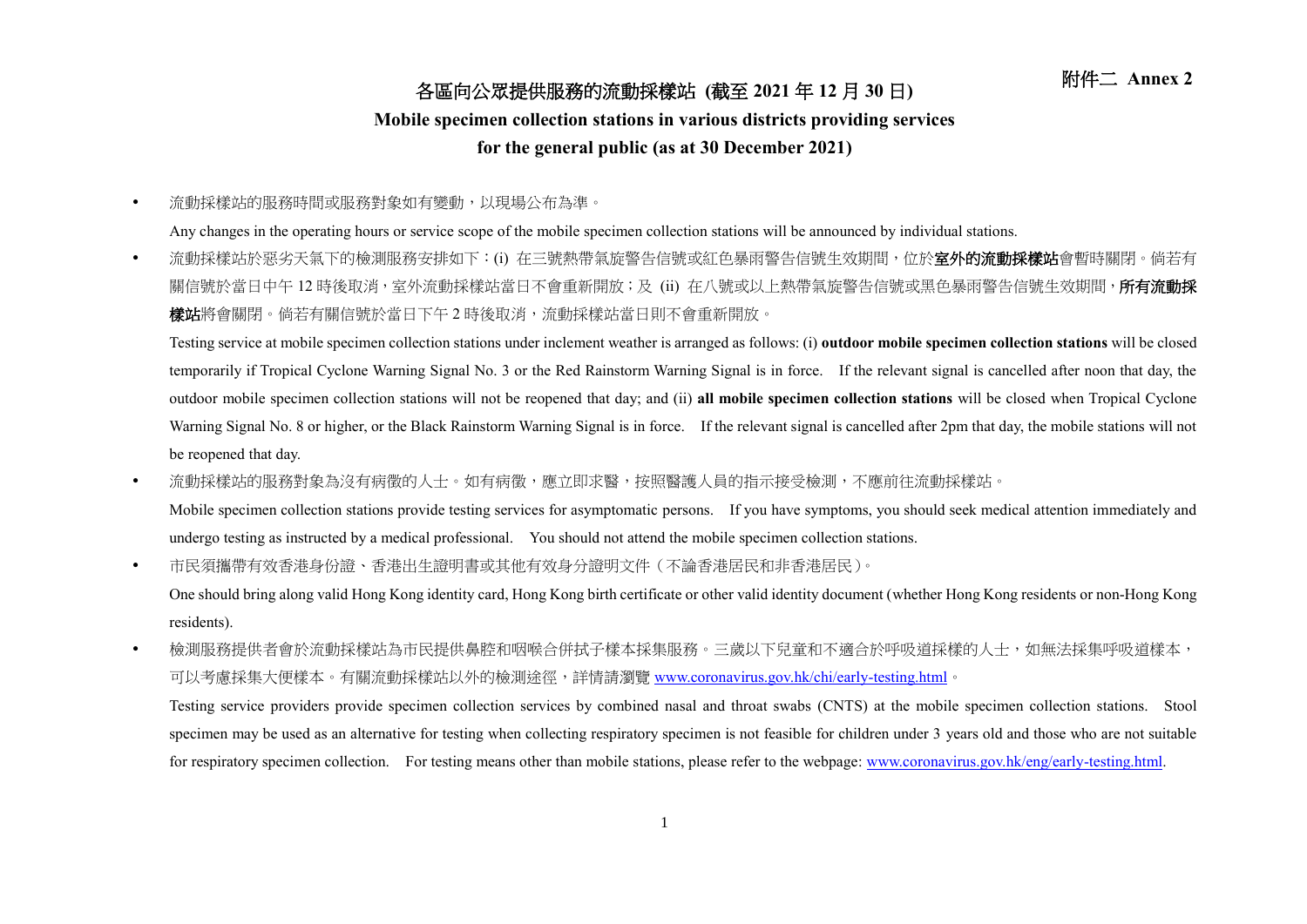| 地區              | 流動採樣站                              | 開放日期                  | 服務時間                   | 服務對象                                    |
|-----------------|------------------------------------|-----------------------|------------------------|-----------------------------------------|
| <b>District</b> | Mobile specimen collection station | <b>Opening dates</b>  | <b>Operating hours</b> | <b>Service scope</b>                    |
|                 | 港島 Hong Kong Island                |                       |                        |                                         |
| 中西區             | 中環愛丁堡廣場                            | 直至 2022年1月2日          | 上午10時至晚上8時             | 須接受強制檢測的人士(包括餐飲                         |
| Central &       | Edinburgh Place, Central           | until 2 January, 2022 | 10am to 8pm            | 業務員工及第599F 章的表列處所                       |
| Western         |                                    |                       |                        | 員工)及指定員工 Persons subject                |
|                 |                                    |                       |                        | to compulsory testing (including staff) |
|                 |                                    |                       |                        | of catering and scheduled premises      |
|                 |                                    |                       |                        | under Cap. 599F) and specified staff    |
|                 | 薄扶林道 89 號寶翠園                       | 2021年12月30日及          | 上午8時至晚上8時              | 須接受強制檢測的寶翠園居民及工                         |
|                 | 第 6 座對出平台                          | 2022年1月3日             | 8am to 8pm             | 作人員 Residents and workers of            |
|                 | Podium outside Tower 6 of The      | 30 December, 2021 and |                        | The Belcher's subject to compulsory     |
|                 | Belcher's, 89 Pok Fu Lam Road      | 3 January, 2022       |                        | testing                                 |
| 南區              | 大潭水塘道 88號陽明山莊 18座                  | 2022年1月4日             | 上午8時至晚上8時              | 須接受強制檢測的陽明山莊居民及                         |
| Southern        | 外 Outside Tower 18, Hong Kong      | 4 January, 2022       | 8am to 8pm             | 工作人員 Residents and workers of           |
|                 | Parkview, 88 Tai Tam Reservoir     |                       |                        | Hong Kong Parkview subject to           |
|                 | Road                               |                       |                        | compulsory testing                      |
| 九龍 Kowloon      |                                    |                       |                        |                                         |
| 黃大仙             | 黃大仙廣場                              | 直至 2022年1月2日          | 上午10時至晚上8時             | 須接受強制檢測的人士(包括餐飲                         |
| Wong Tai        | Wong Tai Sin Square                | until 2 January, 2022 | 10am to 8pm            | 業務員工及第599F 章的表列處所                       |
| Sin             |                                    |                       |                        | 員工)及指定員工 Persons subject                |
|                 |                                    |                       |                        | to compulsory testing (including staff) |
|                 |                                    |                       |                        | of catering and scheduled premises      |
|                 |                                    |                       |                        | under Cap. 599F) and specified staff    |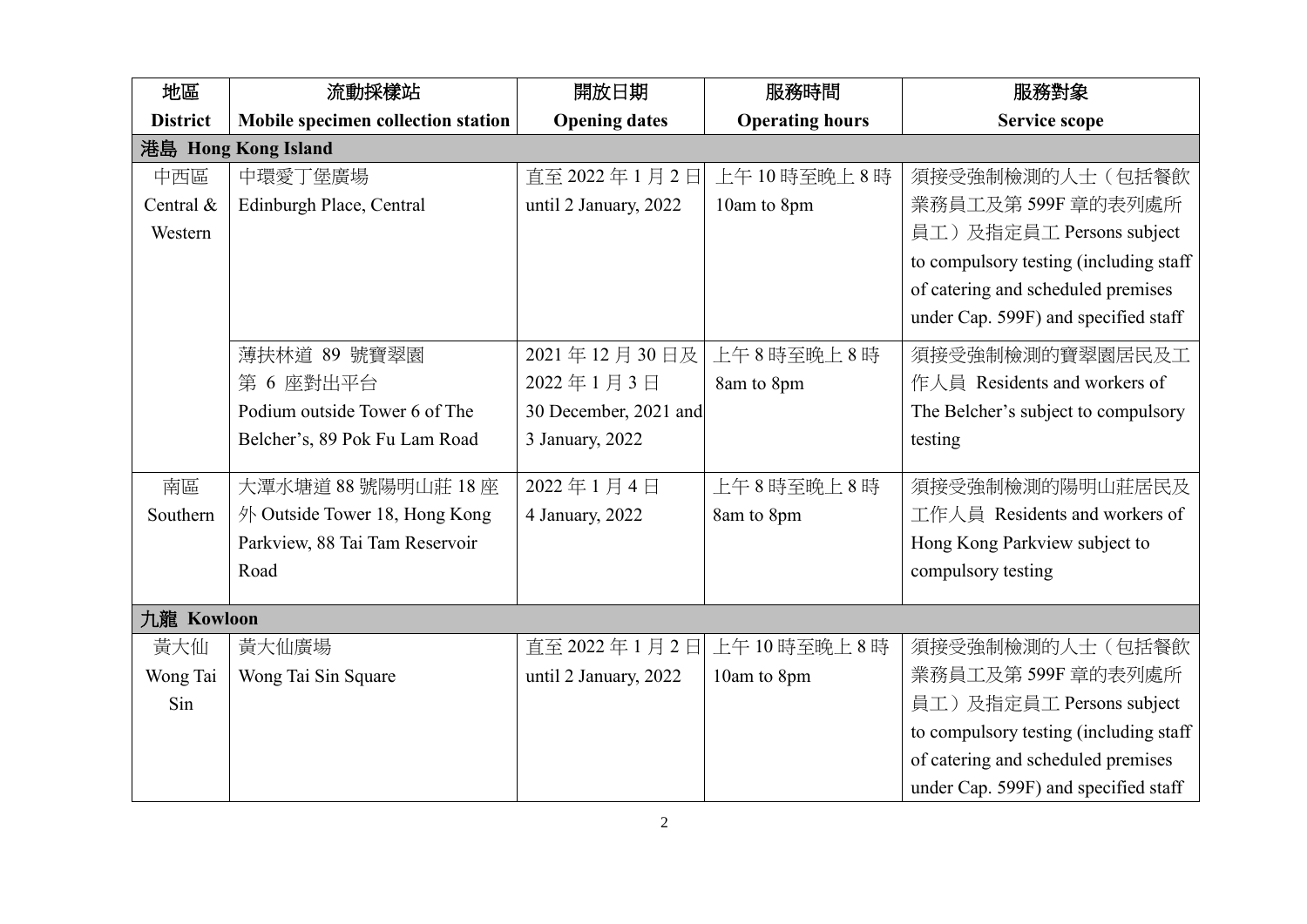| 深水埗                | 長沙灣麗閣邨                              | 直至 2022年1月2日           | 上午10時至晚上8時             | 須接受強制檢測的人士(包括餐飲                         |
|--------------------|-------------------------------------|------------------------|------------------------|-----------------------------------------|
| Sham               | 麗閣社區會堂 ◆                            | until 2 January, 2022  | 10am to 8pm            | 業務員工及第599F 章的表列處所                       |
| Shui Po            | Lai Kok Community Hall, Lai Kok     |                        |                        | 員工)及指定員工 Persons subject                |
|                    | Estate, Cheung Sha Wan ◆            |                        |                        | to compulsory testing (including staff  |
|                    |                                     |                        |                        | of catering and scheduled premises      |
|                    |                                     |                        |                        | under Cap. 599F) and specified staff    |
| 油尖旺                | 旺角洗衣街 59號                           | 直至 2022年1月2日           | 上午10時至晚上8時             | 須接受強制檢測的人士(包括餐飲                         |
| Yau Tsim           | 麥花臣遊樂場                              | until 2 January, 2022  | 10am to 8pm            | 業務員工及第599F 章的表列處所                       |
| Mong               | MacPherson Playground, 59 Sai       |                        |                        | 員工)及指定員工 Persons subject                |
|                    | Yee Street, Mong Kok                |                        |                        | to compulsory testing (including staff  |
|                    |                                     |                        |                        | of catering and scheduled premises      |
|                    |                                     |                        |                        | under Cap. 599F) and specified staff    |
|                    | 大角咀柏景灣第10座                          |                        | 2022年1月3及10日上午10時至晚上8時 | 須接受強制檢測的柏景灣居民及工                         |
|                    | 高層地面對出露天位置                          | 3 and 10 January, 2022 | 10am to 8pm            | 作人員                                     |
|                    | Open area outside UG floor of Tower |                        |                        | Residents and workers of Park           |
|                    | 10, Park Avenue, Tai Kok Tsui       |                        |                        | Avenue subject to compulsory testing    |
|                    |                                     |                        |                        |                                         |
| 新界 New Territories |                                     |                        |                        |                                         |
| 荃灣                 | 荃灣公園4號網球場旁空地                        | 直至 2022年1月16           | 上午8時至晚上8時              | 須接受強制檢測的人士(包括餐飲                         |
| Tsuen              | Open space next to Tennis Court     | 日                      | 8am to 8pm             | 業務員工及第599F 章的表列處所                       |
| Wan                | no.4 at Tsuen Wan Park              | until 16 January, 2022 |                        | 員工)及指定員工 Persons subject                |
|                    |                                     |                        |                        | to compulsory testing (including staff) |
|                    |                                     |                        |                        | of catering and scheduled premises      |
|                    |                                     |                        |                        | under Cap. 599F) and specified staff    |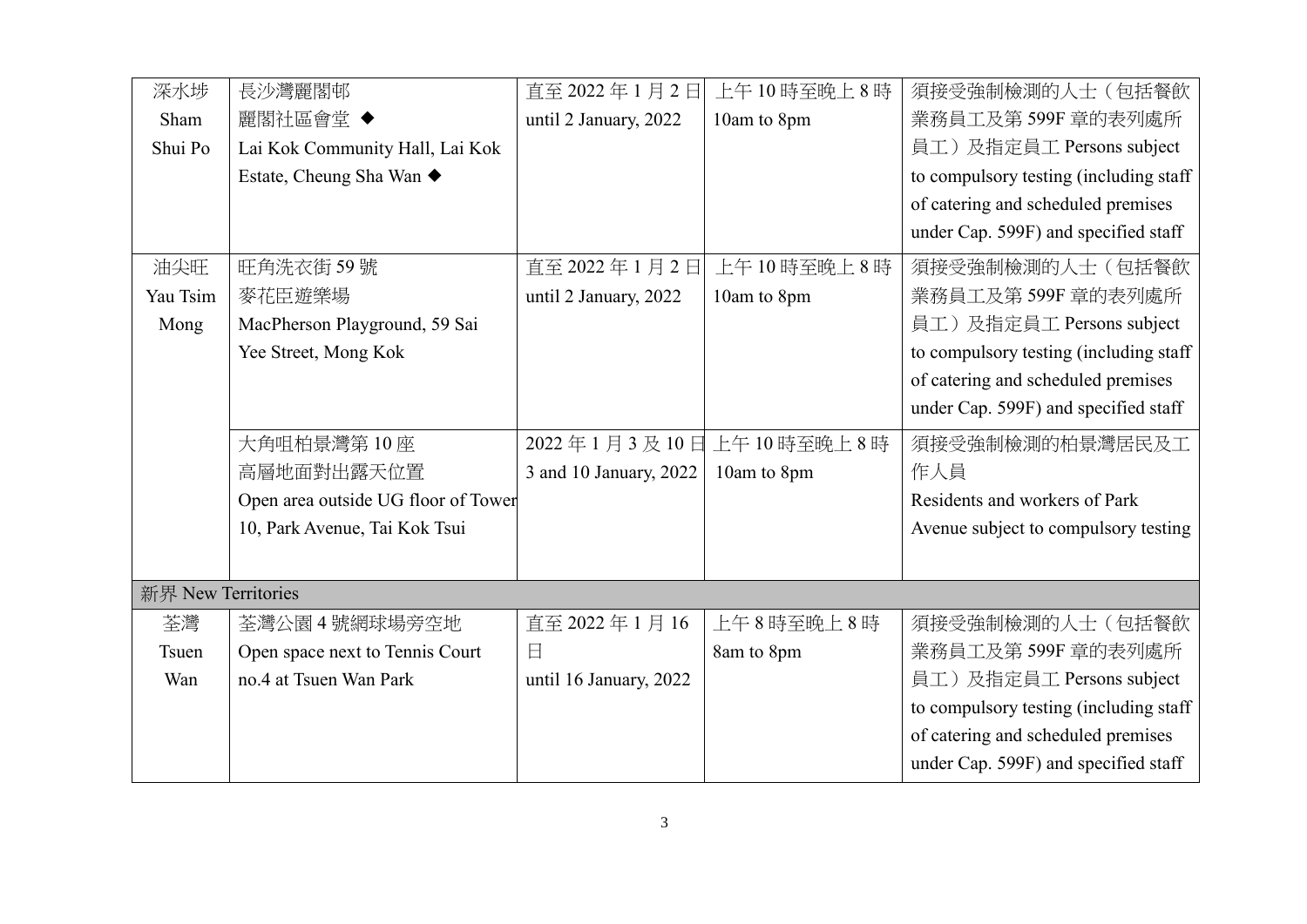| 沙田           | 火炭禾香街近禾穗街                            | 直至 2022年1月16                            | 上午10時至下午3時                      | 須接受強制檢測的人士                           |
|--------------|--------------------------------------|-----------------------------------------|---------------------------------|--------------------------------------|
| Sha Tin      | Wo Heung Street near Wo Shui         | 日                                       | 10am to 3pm                     | (包括特定的凍房工作人員)                        |
|              | Street, Fo Tan                       | until 16 January, 2022                  |                                 | Persons subject to compulsory        |
|              | 火炭麵房街                                | (逢星期一、三及五)                              | 下午3時30分至                        | testing (including designated cold   |
|              | Min Fong Street, Fo Tan              | (Every Monday,<br>Wednesday and Friday) | 下午6時                            | store practitioners)                 |
|              |                                      |                                         | 3:30pm to 6pm                   |                                      |
|              | 大圍金禧花園1座2樓平台                         | 12月30日                                  | 下午2時至晚上9時                       | 須接受強制檢測的金禧花園居民及                      |
|              | Podium, 2/F, Block 1, Grandeur       | 30 December                             | 2pm to 9pm                      | 工作人員                                 |
|              | Garden, Tai Wai                      | 12月31日                                  | 上午10時至晚上8時                      | Residents and workers of Grandeur    |
|              |                                      | 31 December                             | 10am to 8pm                     | Garden subject to compulsory testing |
| 葵青           | 葵涌油麻磡路 (近油麻磡花園)                      | 直至 2022年1月16                            | ■上午8時30分至                       | 須接受強制檢測的人士                           |
| Kwai         | Yau Ma Hom Road, Kwai Chung          | $\Box$                                  | 9時30分                           | (包括特定的凍房工作人員)                        |
| <b>Tsing</b> | (near Yau Ma Hom Garden)             | until 16 January, 2022                  | ■ 8:30am to 9:30am              | Persons subject to compulsory        |
|              | 葵涌貨櫃碼頭                               |                                         | 上午10時至下午1時                      | testing (including designated cold   |
|              | (和黃物流中心對出)                           | ■逢星期一、三及五                               | (逢星期一至六)                        | store practitioners)                 |
|              | Kwai Chung Container Terminals       | Every Monday,                           | 10am to 1pm (Every              |                                      |
|              | (outside Hutchison Logistics Centre) | Wednesday and Friday                    | Monday to Saturday)             |                                      |
|              | 葵涌大連排道近中電變電站                         | *逢星期二、四及六                               | ■下午2時30分至                       |                                      |
|              | Tai Lin Pai Road near CLP            | * Every Tuesday,                        | 4時30分                           |                                      |
|              | Substation, Kwai Chung               | Thursday and Saturday                   | $\blacksquare$ 2:30pm to 4:30pm |                                      |
|              | 葵涌葵樂街近葵喜街                            |                                         | *下午2時30分至                       |                                      |
|              | Kwai Lok Street near Kwai Hei        |                                         | 5時                              |                                      |
|              | Street, Kwai Chung                   |                                         | $*$ 2:30pm to 5pm               |                                      |
|              |                                      |                                         |                                 |                                      |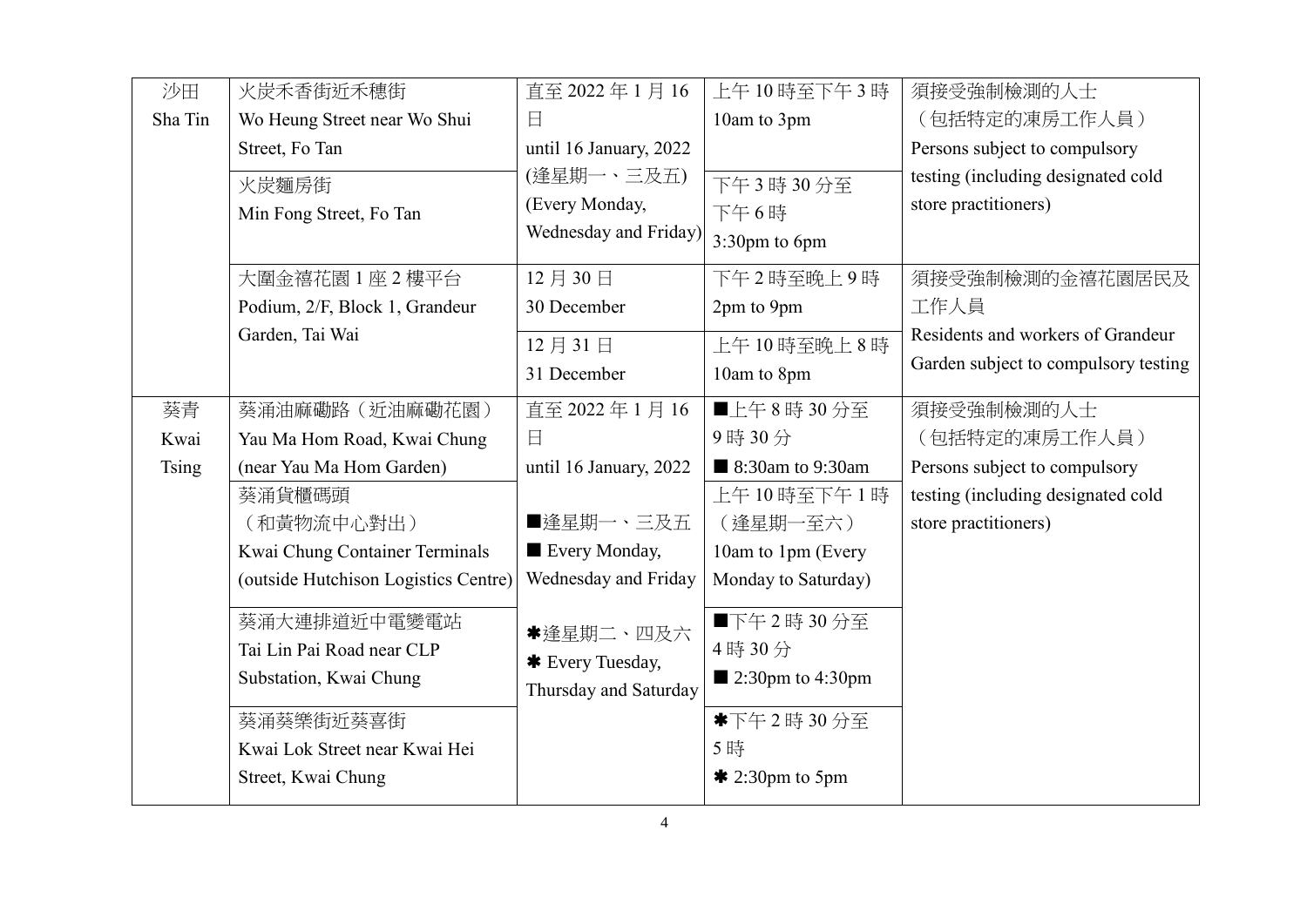|                         | 葵涌近永基路 35 號 Near 35 Wing                                                                                   |                                                                                                           | ■下午5時至晚上7時                                |                                                                                                                            |
|-------------------------|------------------------------------------------------------------------------------------------------------|-----------------------------------------------------------------------------------------------------------|-------------------------------------------|----------------------------------------------------------------------------------------------------------------------------|
|                         | Kei Road, Kwai Chung                                                                                       |                                                                                                           | $\blacksquare$ 5pm to 7pm                 |                                                                                                                            |
|                         | 近青衣航運路 38號 (招商局物流<br>中心外) Near 38 Hong Wan Road,<br>Tsing Yi (outside China Merchants<br>Logistics Centre) | 12月30日<br>30 December                                                                                     | 下午5時30分至<br>晚上7時<br>5:30pm to 7pm         |                                                                                                                            |
| 北區<br>North<br>District | 上水近嘉富坊 6 號<br>Near 6 Ka Fu Close, Sheung Shui                                                              | 直至 2022年1月16<br>日<br>until 16 January, 2022                                                               | 上午8時30分至<br>下午12時30分<br>8:30am to 12:30pm | 須接受強制檢測的人士<br>(包括特定的凍房工作人員)<br>Persons subject to compulsory                                                               |
|                         | 粉嶺近樂業路9號<br>Near 9 Lok Yip Road, Fanling                                                                   | (逢星期一、三及五)<br>(Every Monday,<br>Wednesday and Friday)                                                     | 下午4時45分至<br>晚上7時<br>4:45pm to 7pm         | testing (including designated cold<br>store practitioners)                                                                 |
| 元朗<br>Yuen<br>Long      | 元朗近福喜街 67號<br>Near 67 Fuk Hi Street, Yuen Long                                                             | 直至 2022年1月16<br>$\Box$<br>until 16 January, 2022<br>(逢星期一、三及五)<br>(Every Monday,<br>Wednesday and Friday) | 下午2時30分至<br>下午4時<br>$2:30$ pm to 4pm      | 須接受強制檢測的人士<br>(包括特定的凍房工作人員)<br>Persons subject to compulsory<br>testing (including designated cold<br>store practitioners) |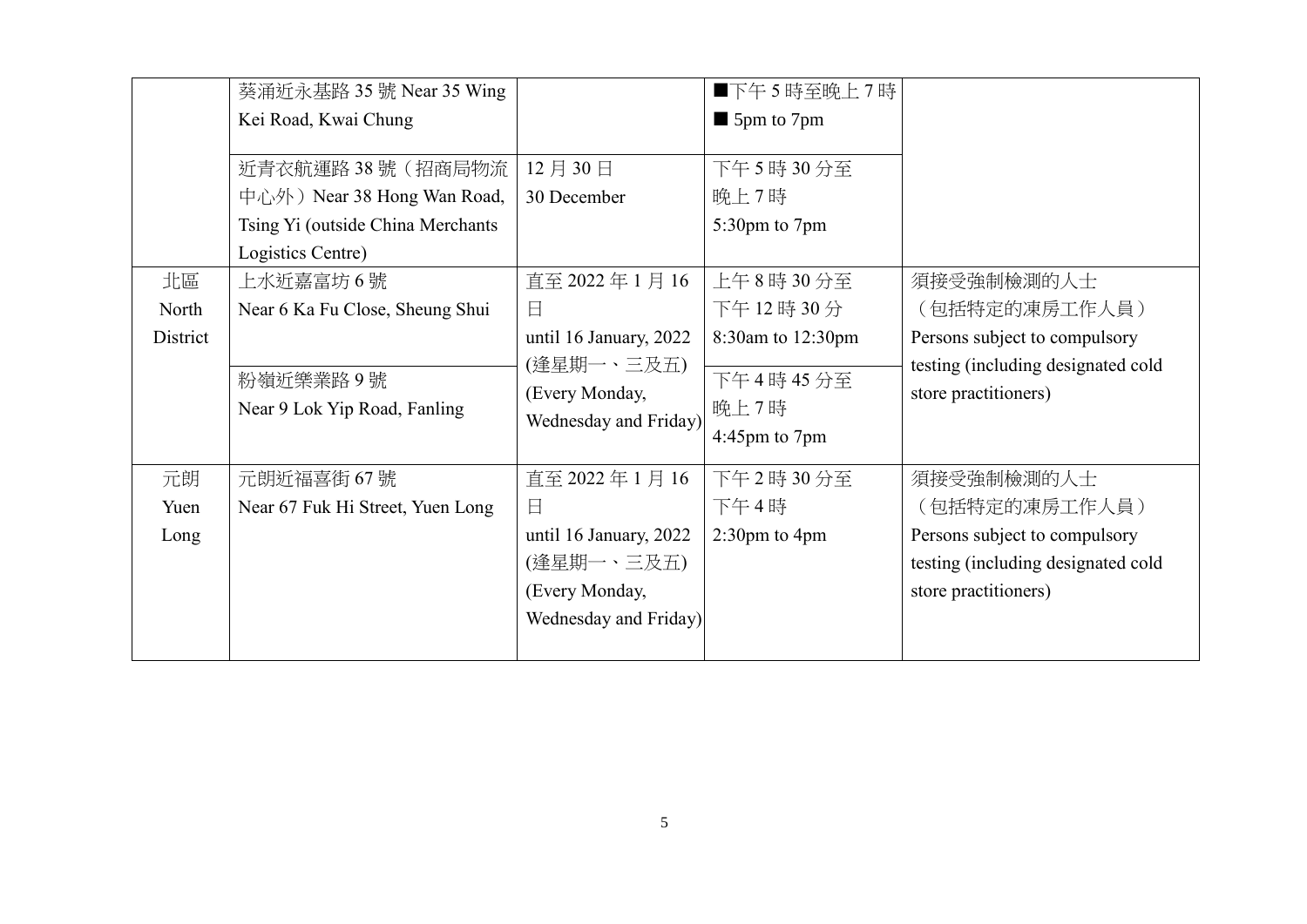|                | 天水圍天瑞路7號天瑞體育館◆                     |                        | 直至 2022年1月2日 上午8時至晚上8時 | 須接受強制檢測的人士(包括餐飲                        |
|----------------|------------------------------------|------------------------|------------------------|----------------------------------------|
|                | Tin Shui Sports Centre, No. 7, Tin | until 2 January, 2022  | 8am to 8pm             | 業務員工及第599F 章的表列處所                      |
|                | Shui Road, Tin Shui Wai ◆          |                        |                        | 員工)及指定員工 Persons subject               |
|                |                                    |                        |                        | to compulsory testing (including staff |
|                |                                    |                        |                        | of catering and scheduled premises     |
|                |                                    |                        |                        | under Cap. 599F) and specified staff   |
| 屯門             | 屯門兆禧苑安禧閣對出空地                       | 2021年12月30日及           | 上午10時至晚上8時             | 須接受強制檢測的安禧閣居民及                         |
| Tuen Mun       | Open area outside On Hei House,    | 2022年1月4及11            | 10am to 8pm            | 工作人員                                   |
|                | Siu Hei Court, Tuen Mun            | 日                      |                        | Residents and workers of On Hei        |
|                |                                    | 30 December, 2021 and  |                        | House subject to compulsory testing    |
|                |                                    | 4 and 11 January, 2022 |                        |                                        |
|                |                                    |                        |                        |                                        |
|                | 屯門嘉悅半島室外燒烤場                        | 2021年12月30及31          | 上午11時至晚上9時             | 須接受強制檢測的嘉悅半島居民及                        |
|                | Outdoor barbecue site,             | 日及2022年1月3、            | 11am to 9pm            | 工作人員                                   |
|                | The SeaCrest, Tuen Mun             | 8及15日                  |                        | Residents and workers of The           |
|                |                                    | 30 and 31 December,    |                        | SeaCrest subject to compulsory         |
|                |                                    | 2021 and 3, 8 and 15   |                        | testing                                |
|                |                                    | January, 2022          |                        |                                        |
| 離島             | 東涌北公園七人硬地足球場                       | 直至 2022年1月16           | 上午10時至晚上8時             | 須接受強制檢測的人士(包括餐飲                        |
| <b>Islands</b> | 7-a-side Hard-surfaced Soccer      | 日                      | 10am to 8pm            | 業務員工及第 599F 章的表列處所                     |
|                | Pitch, Tung Chung North Park       | until 16 January, 2022 |                        | 員工)及指定員工 Persons subject to            |
|                |                                    |                        |                        | compulsory testing (including staff of |
|                |                                    |                        |                        | catering and scheduled premises under  |
|                |                                    |                        |                        | Cap. 599F) and specified staff         |
|                |                                    |                        |                        |                                        |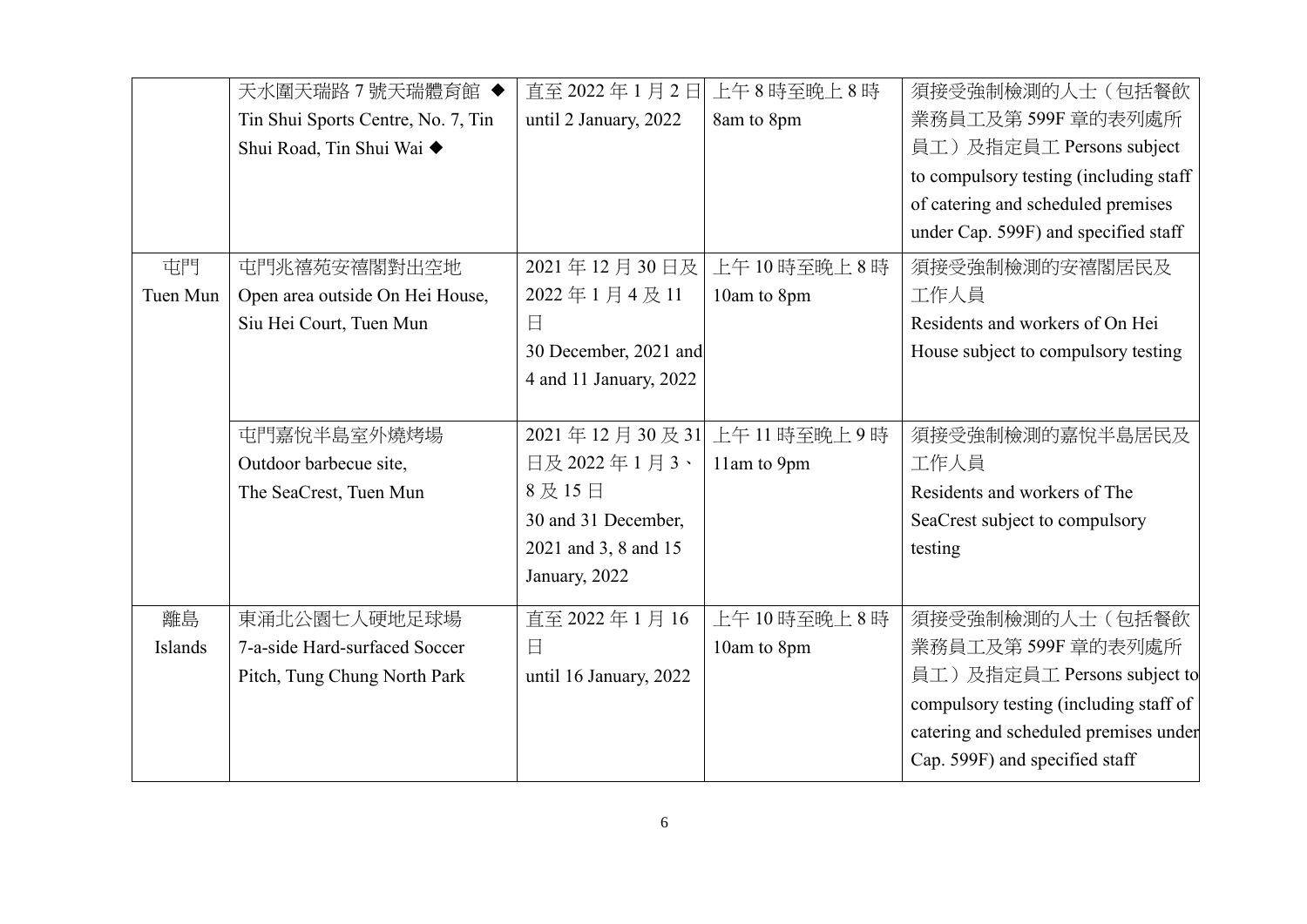| 愉景灣蘅峯曦欣閣對出空地                       | 2021年12月30及              | 上午10時至晚上8時              | 須接受強制檢測的曦欣閣居民及工                       |
|------------------------------------|--------------------------|-------------------------|---------------------------------------|
| Open area outside Twilight Court,  | 31日及2022年1月              | 10am to 8pm             | 作人員                                   |
| Peninsula Village, Discovery Bay   | $3 \cdot 8$ 及 $15$ 日     |                         | Residents and workers of Twilight     |
|                                    | 30 and 31 December,      |                         | Court subject to compulsory testing   |
|                                    | 2021 and 3, 8 and 15     |                         |                                       |
|                                    | January, 2022            |                         |                                       |
|                                    |                          |                         |                                       |
| 偷景灣道 1號                            | 2022年1月4、11及             | 中午12時至晚上8時              | 須接受強制檢測的愉景灣居民及工                       |
| 愉景灣消防局側空地                          | $18 \text{ }$            | 12noon to 8pm           | 作人員                                   |
| Open area next to Discovery Bay    | 4, 11 and 18 January,    |                         | Residents and workers of Discovery    |
| Fire Station, 1 Discovery Bay Road | 2022                     |                         | Bay subject to compulsory testing     |
|                                    |                          |                         |                                       |
|                                    |                          | 2021年12月30日及 上午10時至晚上8時 |                                       |
|                                    | 2022年1月5、12及 10am to 8pm |                         |                                       |
|                                    | 19日                      |                         |                                       |
|                                    | 30 December, 2021 and    |                         |                                       |
|                                    | 5, 12 and 19 January,    |                         |                                       |
|                                    | 2022                     |                         |                                       |
| 香港國際機場一號客運大樓                       | 直至 2022年1月16             | 上午8時至下午2時               | 須接受強制檢測的機場員工                          |
| 第六層過渡區 (南) (機場社區                   | $\Box$                   | 30分;下午3時30分             | (優先向已預約人士提供服務)                        |
| 檢測中心臨時延伸部分)◆                       | until 16 January, 2022   | 至晚上8時 (星期一及             | Airport staff subject to compulsory   |
| South Transition Deck, L6,         |                          | 五延長至晚上9時)               | testing (priority accorded to provide |
| Terminal 1, Hong Kong              |                          | 8am to 2:30pm;          | service for persons with advance      |
| International Airport (temporary   |                          | 3:30pm to 8pm           | bookings)                             |
| extension of Airport community     |                          | (extended to 9pm on     |                                       |